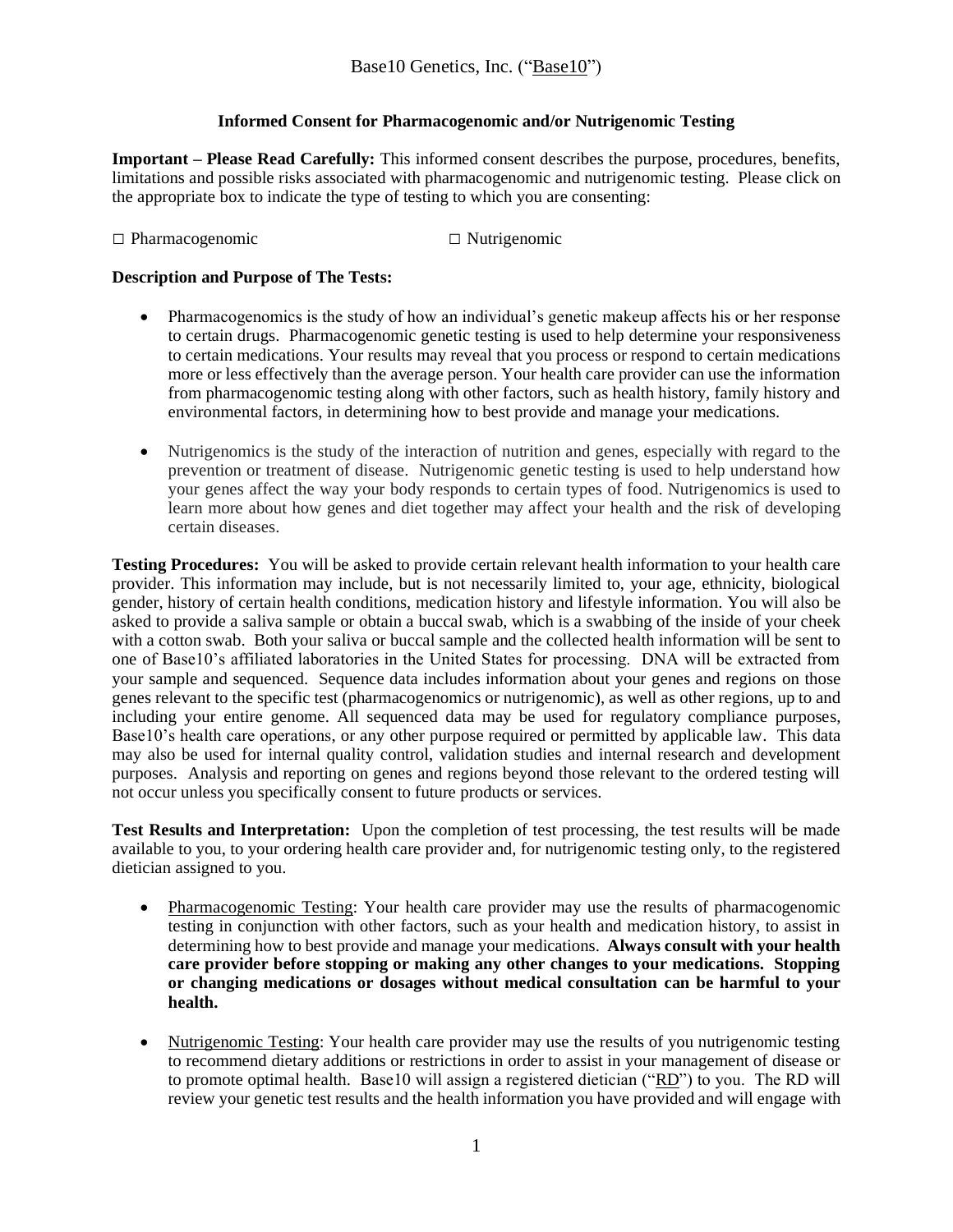you in one or more telephonic and/or digital coaching sessions. The number and content of the coaching sessions will depend upon the type of Base10 nutrigenomic program for which you have signed up. **Always work with your health care provider or other health professional in making changes to your diet. Making significant changes to your diet without medical consultation may be harmful to your health.**

## **Benefits of Testing:**

- Pharmacogenomic Testing: The results of your test may show that the genes Base10 analyzed and reported on may affect how you process or respond to certain medications. Knowing this information may help your health care provider make more informed medication prescribing or dosing decisions.
- Nutrigenomic Testing: Undergoing nutrigenomic testing may assist your health care providers in recommending dietary changes in order to manage a disease state or to help promote better health. Research has shown that individuals who receive DNA-based dietary advice find the information more motivating in adopting healthier eating habits and make more changes to their diet compared to general population-based dietary advice.

**Risks Associated with Testing:** Both pharmacogenomic and nutrigenomic testing may cause you to discover sensitive information about your health and your genetic makeup. Some individuals worry that their genetic information may be used to discriminate against them in their job or for health insurance coverage. In the United States, the Genetic Information Nondiscrimination Act (GINA) was signed into law in May of 2008. This law offers federal protection against such discrimination. There are, however, exceptions in this law and there are currently no federal laws that prohibit the use of genetic information to discriminate in issuing policies of life insurance, disability insurance or long-term care insurance. Base10 stores your genetic information in a secure database and data is encrypted while at rest. Additional information about how Base10 protects your information is provided on our website.

**Limitations on Testing:** Base10 and its affiliated laboratories implement several safeguards to avoid technical errors, but as with all medical tests, there is a chance of a false positive or a false negative result. A false positive result means that genetic variation was reported which is not actually present. A false negative result means that the test failed to identify a genetic variation that is actually present and within the reportable range. An inconclusive result may occur due to limitations in laboratory methods, limitations in knowledge of the meaning of identified variant(s) or poor sample quality. Other sources of error, while rare, include sample mix-ups, contamination of the sample or inherent DNA sequence properties. Your clinical status at the time the biological sample was taken may also limit the accuracy or relevance of the results or prevent the test from being completed. This includes the presence of certain conditions such as rare biological conditions, hematologic malignancies or the receipt of transfusions or bone marrow or organ transplants.There is always a possibility of error or failure in sample analysis; this is true with complex testing in any laboratory. The analysis of test results is based on currently available information in the medical literature and scientific databases, as well as laboratory informatics and algorithms that may be subject to change. Such analysis requires the exercise of professional judgment and is not an exact science. New information may replace or add to the information that was used to analyze your results.

Pharmacogenomic Testing: Your pharmacogenomic test is intended to detect variants within a specified reportable range of selected genes known to detect gene alleles (two or more versions of a gene) and variants known to impact your ability to process and respond to certain medications. This test may not detect every variant or allele that may affect how you process or respond to medications. The activity of the tested genes is just one of the factors that influence your ability to process and respond to certain medications. Other factors include the influence of other genes, your health history, environmental factors and other medications that you may be taking. Different